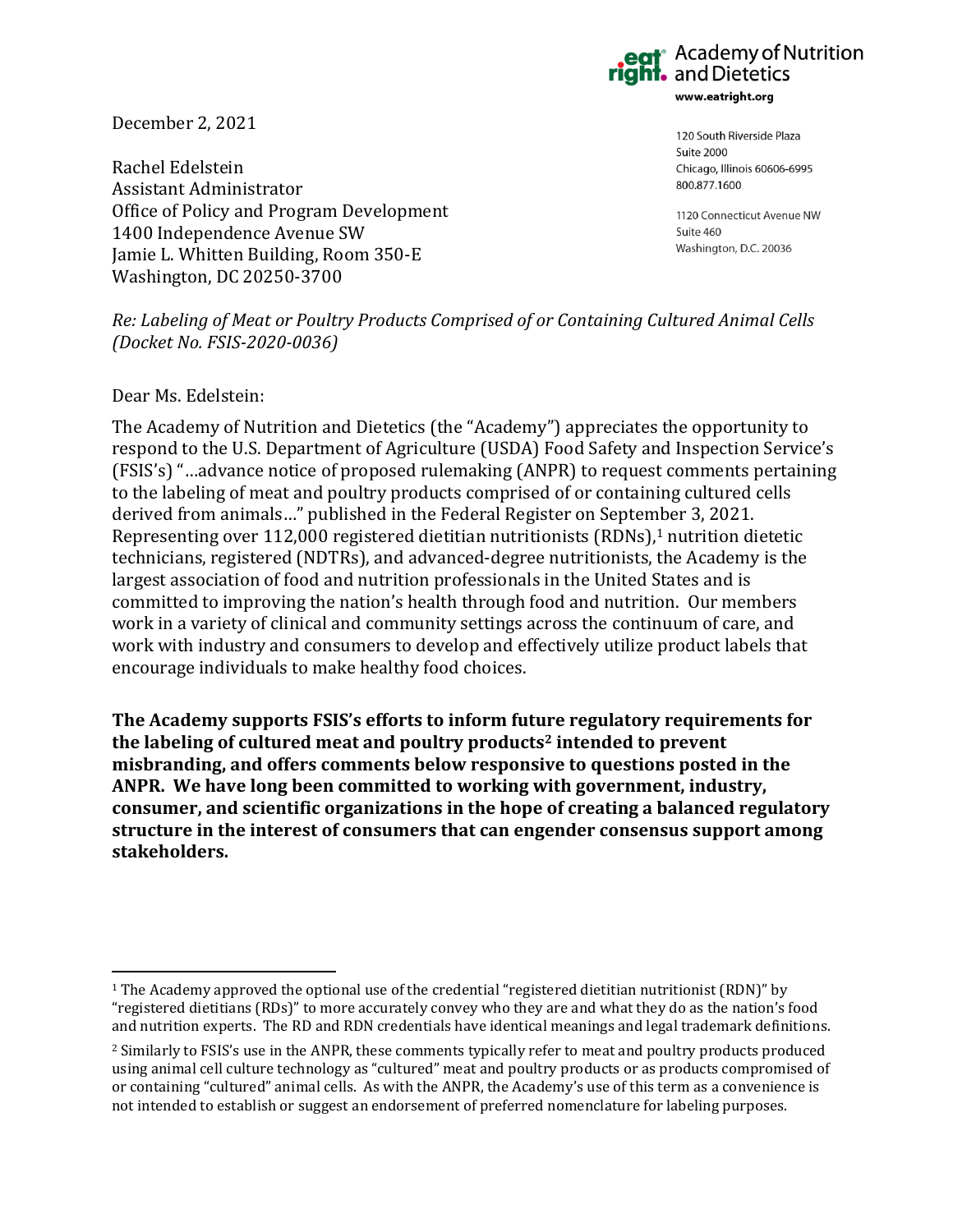## **A. ACADEMY'S LABELING PRINCIPLES**

The Academy adopted in 2014 the following principles for labeling initiatives to guide our comments and policy stances. Those principles specifically relevant to the Academy's comments on FSIS's ANPR are bolded below and referenced as appropriate throughout these comments.

- **1. Label claims should be clear and understandable to consumers; consumers' nutrition literacy is key to promoting understanding.**
- **2. The label must be truthful and not misleading.**
- **3. Content on the label should help consumers make informed decisions to build a healthy diet.**
- **4. Labels should help to provide understanding about the nutrient density and overall healthfulness of overall food rather than a focus on particular nutrients.**
- **5. Label content should have consistent type and format so products can be read and consumers can make product comparisons.**
- **6. Labeling should enhance consistency among the various government nutrition recommendations.**
- 7. All claims should include labeling of accurate quantitative information about the dietary substance, including percent of Daily Value in a single serving of the products, when known, or the daily dietary intake necessary to achieve the claimed effect.
- **8. Consumer research is imperative before making changes to the label.**
- 9. The label is only a source of information, and thus sustained support for educational programs and individual counseling by registered dietitian nutritionists is essential.

The Academy convened representatives of our various Dietetics Practice Groups<sup>3</sup> for a discussion about regulatory issues associated with the labeling of cultured meat and poultry products and provide input in the application of our labeling principles to the questions posed in the ANPR. Our comments incorporate and reflect the consensus views arrived at during that meeting for a subset of the ANPR's questions.

# **B. Regulatory Need and Agency Jurisdiction**

Mitigating the impact of global climate change requires holistic solutions that engage all sectors of the economy, and we applaud the remarkable ingenuity and noble intentions of the scientists and entrepreneurs advancing these novel technologies. Given projected

<sup>3</sup> Dietetic Practice Groups. Academy of Nutrition and Dietetics website. Available at [https://www.eatrightpro.org/membership/academy-groups/dietetic-practice-groups.](https://www.eatrightpro.org/membership/academy-groups/dietetic-practice-groups) Accessed December 1, 2021.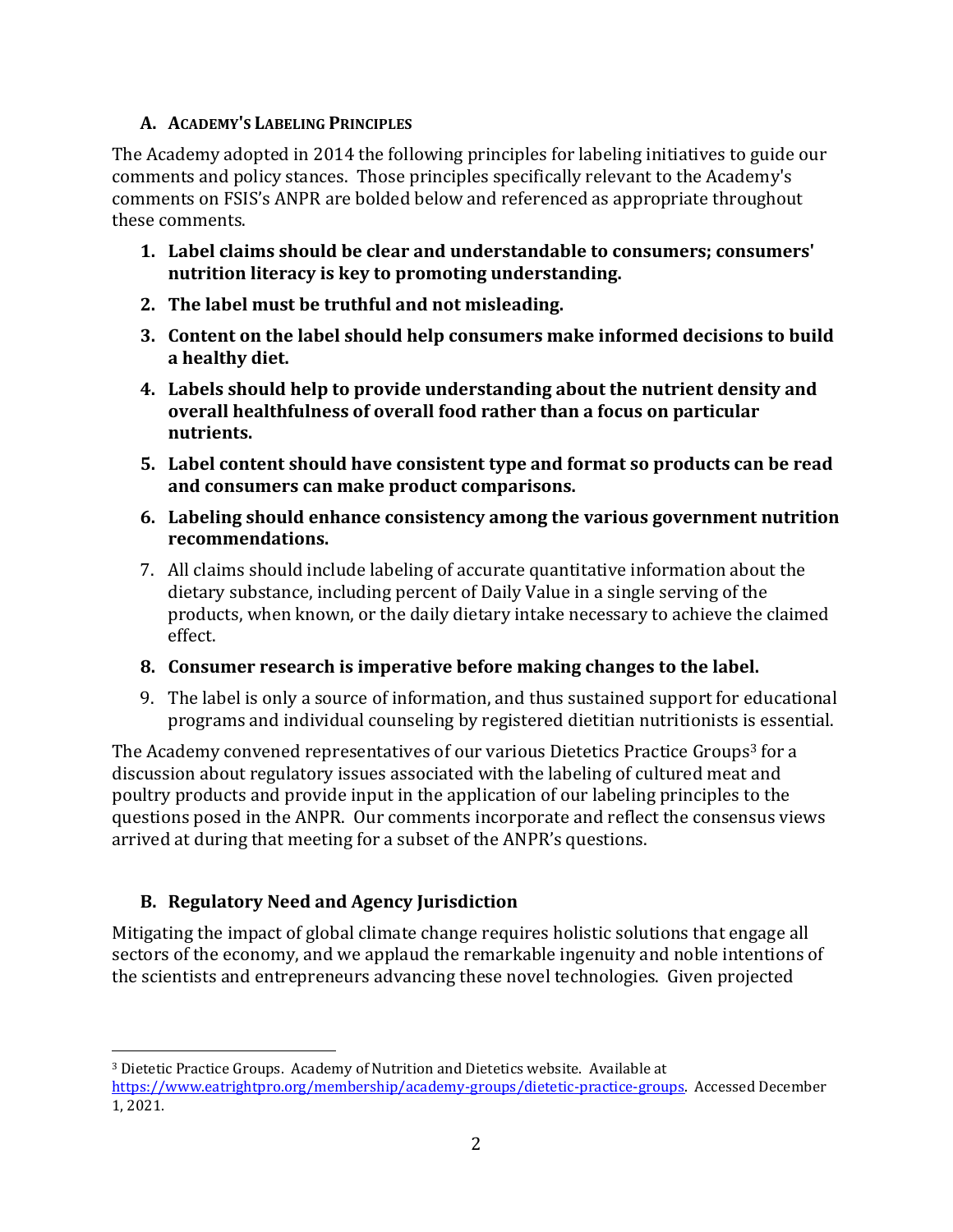increases in global meat consumption and its anticipated concomitant environmental impact, the promise of sustainable animal agriculture is exceptionally appealing.

The Academy applauds the USDA and the Food and Drug Administration (FDA) for their "joint formal agreement to jointly oversee the production of human food products comprised of or containing cultured cells derived from cell lines of those species covered under the Acts." <sup>4</sup> This interagency cooperation is essential and should enhance consistency among government regulations to provide industry and consumers with regulatory clarity and certainty. The Academy encourages the agencies to continue the collaborative process by which it has engaged stakeholders on these issues to date as it develops, approves, and enforces a regulatory structure for the labeling of cultured meat and poultry products.

We note some industry leaders have indicated their desire to obtain guidance "under the current regulatory framework" <sup>5</sup> and tend to agree that it will be sufficient to address these novel regulatory issues. Accordingly, our comments presume application of existing regulations within the existing regulatory framework.

## **C. Questions Posed in the ANPR**

*1. Should the product name of a meat or poultry product comprised of or containing cultured animal cells differentiate the product from slaughtered meat or poultry by informing consumers the product was made using animal cell culture technology? If yes, what criteria should the agency consider or use to differentiate the products? If no, why not?*

The Academy strongly supports differentiating the product name of a meat or poultry product comprised of or containing cultured animal cells from the product from slaughtered meat or poultry by informing consumers in some readily understandable manner that the product was made using animal cell culture technology. Our labeling principles are clear that product labels must be truthful and not misleading and should be clear and understandable to consumers.

We question whether cultured meat would be considered "meat" under the existing regulatory definition in 9 C.F.R. 301.2. <sup>6</sup> The scaffolding onto which cultured animal tissue

<sup>4</sup> ANPR at 49493.

<sup>&</sup>lt;sup>5</sup> GFI Policy Director Jessica Almy said in a statement." [https://www.forbes.com/sites/janetforgrieve/2018/11/19/federal-agencies-hammer-out-a-plan-to](https://www.forbes.com/sites/janetforgrieve/2018/11/19/federal-agencies-hammer-out-a-plan-to-regulate-cell-based-meats/?sh=2f437ab058bd)[regulate-cell-based-meats/?sh=2f437ab058bd](https://www.forbes.com/sites/janetforgrieve/2018/11/19/federal-agencies-hammer-out-a-plan-to-regulate-cell-based-meats/?sh=2f437ab058bd)

<sup>6</sup> 9 C.F.R. 301.2 (Meat.

<sup>(1)</sup> The part of the muscle of any cattle, sheep, swine, or goats which is skeletal or which is found in the tongue, diaphragm, heart, or esophagus, with or without the accompanying and overlying fat, and the portions of bone (in bone-in product such as T-bone or porterhouse steak), skin, sinew, nerve, and blood vessels which normally accompany the muscle tissue and that are not separated from it in the process of dressing. As applied to products of equines, this term has a comparable meaning.

<sup>(</sup>i) Meat does not include the muscle found in the lips, snout, or ears.

<sup>(</sup>ii) Meat may not include significant portions of bone, including hard bone and related components, such as bone marrow, or any amount of brain, trigeminal ganglia, spinal cord, or dorsal root ganglia (DRG)).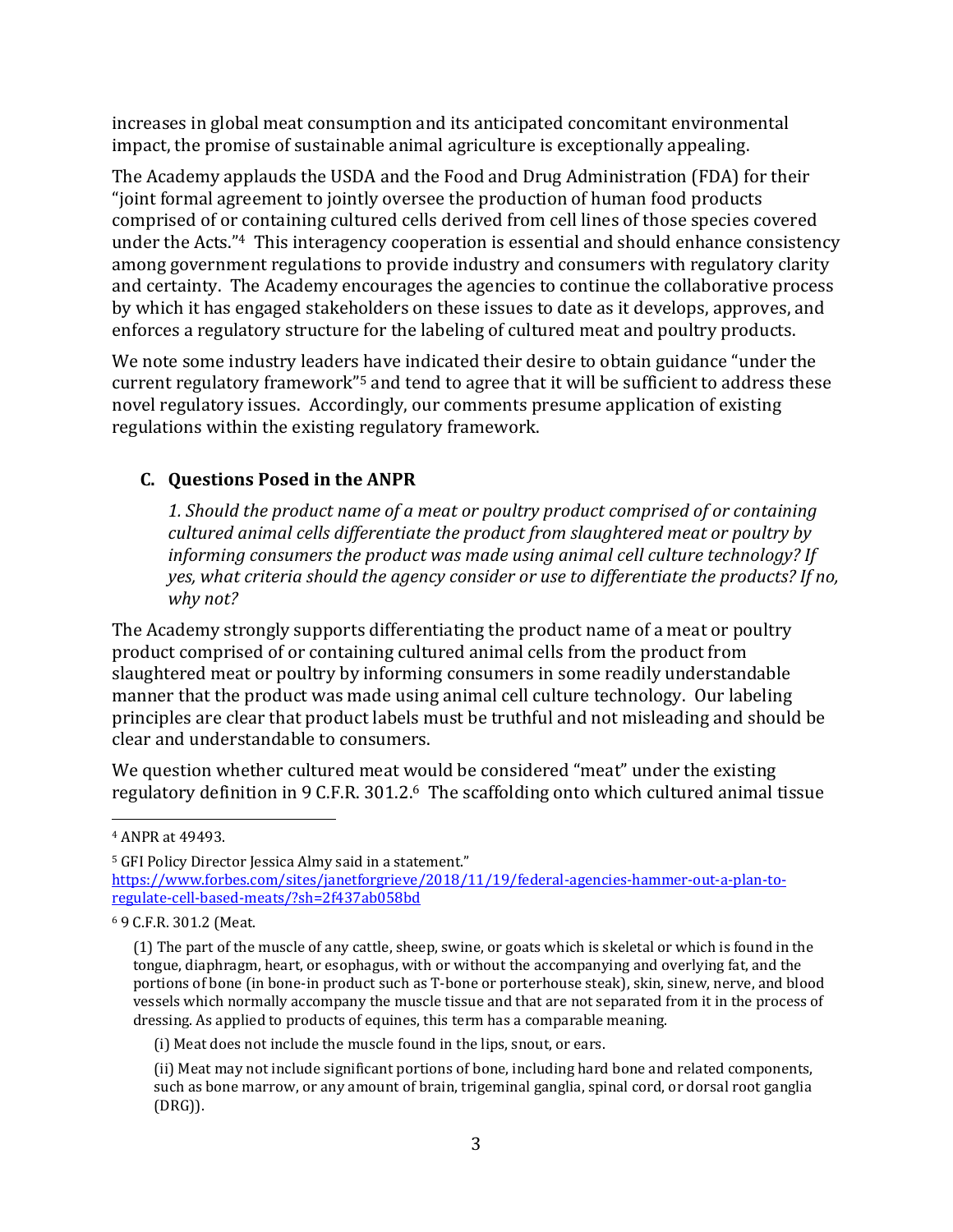is grown does not seem to be "skeletal" (despite a similar function) nor would any harvested tissue have been "found in the tongue, diaphragm, heart, or esophagus" since none of those organs would be grown or present with the tissue. But even if it were to be deemed "meat," the process by which the tissue of cultured meat is grown differs so significantly from conventional animal agriculture that differentiation in nomenclature is essential.

Differentiation could potentially be accomplished in a variety of ways and the Academy is not committed to any particular method or manner of labeling. However, any criteria should be simple and transparent and prioritize informing consumers over marketing to them, enabling a consumer (even with low nutrition literacy) to readily understand that cultured meat is produced differently and to make an informed decision about which product to purchase in alignment with his or her own value system. It would not be sufficient to have the differentiation made anywhere except the primary display panel in an easily and quickly readable font size and color.

### *2. What term(s), if any, should be in the product name of a food comprised of or containing cultured animal cells to convey the nature or source of the food to consumers? (e.g., "cell cultured" or "cell cultivated.")*

Lacking common usage of a particular name for novel products derived from cultured cells, the nascent industry over the past several years has attempted to coalesce around a succession of terms, including "lab-grown meat," "cultured meat," "clean meat," "cell-based meat," and now "cultivated meat." Although the Academy strongly supports requiring use of a clarifying term in the product name of a food comprised of or containing cultured animal cells to convey the nature or source of the food to consumers, the Academy declines to suggest or endorse specific terms. Instead, in conjunction with our responses to other questions posed in the ANPR, specifically Question 4, we offer herein various reasons why the following specific terms might be improper or inappropriate for such purpose: cellbased meat, cellular meat, clean meat, cultured meat, and slaughter-free meat.

We appreciate the marketing importance of establishing a common or usual name that ranks highly for consumer appeal and commend FSIS in seeking economic data and consumer research to inform its decision making. Both quantitative and qualitative consumer research will be invaluable in ascertaining how these products should be labeled. The regulatory criteria for terms should prioritize the promotion of honesty and fair dealing in the interest of consumers,<sup>7</sup> recognize issues of safety, nutritional inferiority and bioequivalence, and account for factors that could render a term false or misleading. The name or a clarifying statement immediately following the name (*e.g.*, "This product contains animal tissue…") should make clear how the meat or poultry analogue was produced and differentiate it from conventional animal agriculture.

In light of the possibility (noted in our response to Question 1, above) that cultured meat and poultry products may not fit within the existing definition of "meat" in 9 C.F.R. 301.2, we encourage broader discussion as to whether cultured meat and poultry should be

<sup>7</sup> 21 C.F.R. § 130.5(b).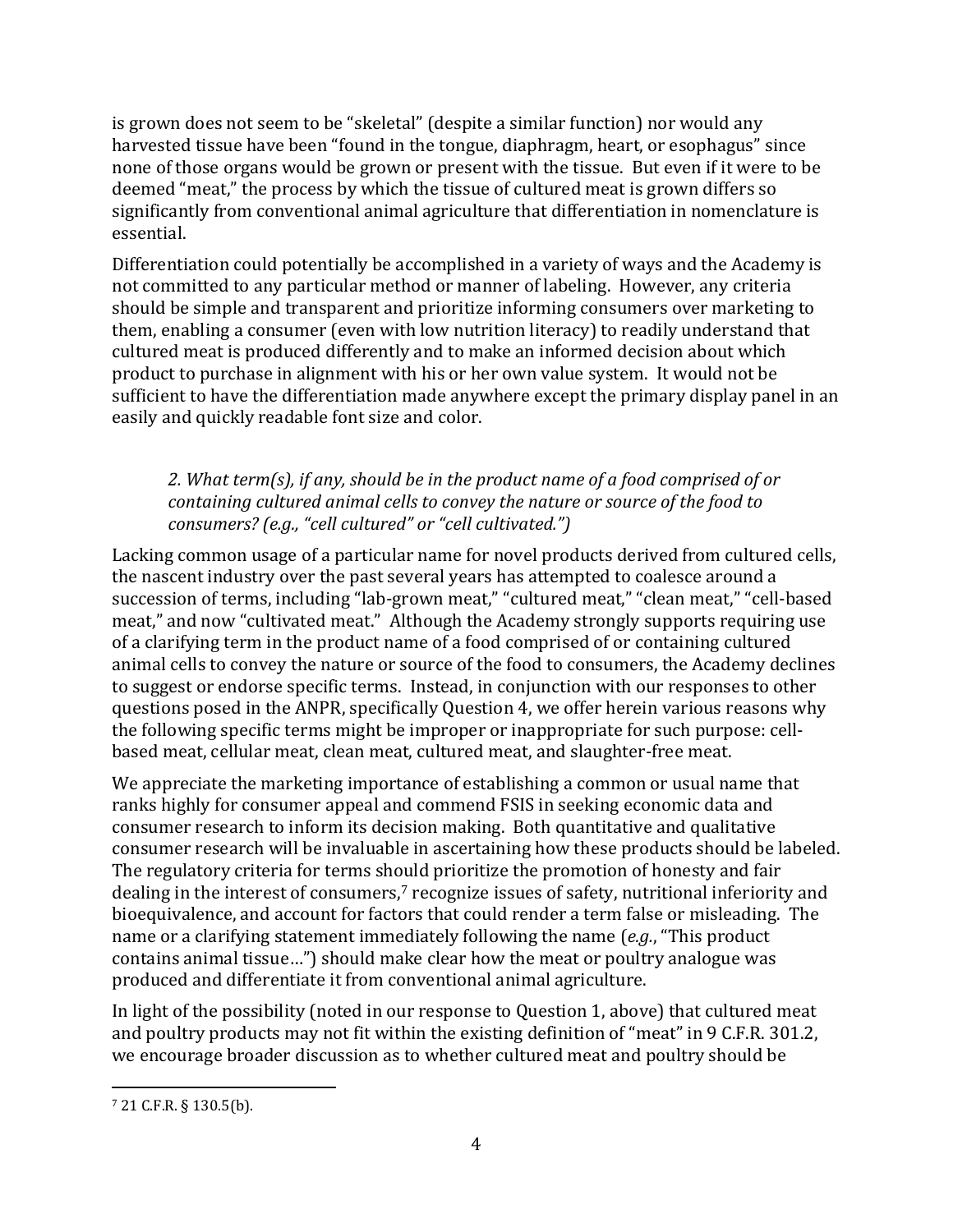deemed an imitation of conventional meat, given it is intended as a substitute for and resembles it. It is unclear, however, whether cultured meat products are nutritionally inferior to conventional meat, but we note that nutrients within a food often operate synergistically to produce health benefits and that different production methods can affect the bioavailability of nutrients. A product that has simply been fortified to contain the same amount of vitamins and minerals as the product it is imitating may still be nutritionally inferior to it; it will be critical to assess the bioequivalence and nutritional quality of cultured meat and poultry products and whether the method of production impacts it.

> *c. If meat or poultry products comprised of or containing cultured animal cells were to be labeled with the term "culture" or "cultured" in their product names or standards of identity (e.g., "cell culture[d]"), would labeling differentiation be necessary to distinguish these products from other types of foods where the term "culture" or "cultured" is used (such as "cultured celery powder")?*

The Academy believes that the use of the word "cultured" to describe meat or poultry products comprised of or containing cultured animal cells may create confusion, could have a different meaning than it has for other types of foods, and thus may be misleading to consumers. For example, 21 CFR 101.4(b)(5) specifies that "Bacterial cultures may be declared by the word "cultured" followed by the name of the substrate, *e.g.*, 'made from cultured skim milk or cultured buttermilk'." Notably, the term "cultured" in the food name "cultured milk" modifies the preexisting food; it does not create a new food. For "cultured meat," however, meat is not being modified by bacterial cultures; the culturing creates the food in the first place. "Cell-cultured meat" would at least be a more accurate term because it is stem cells that are cultured in the process, but such term is disfavored given the absence of any bacterial changes or fermentation that characterizes use of the term "cultured" for other food types. 21 CFR 864.2280(a)<sup>8</sup> suggests that another possibility could be the term "cultured animal cell meat" or the phrase "meat cultivated from cultured animal cells."

### *3. If a meat or poultry product were comprised of both slaughtered meat or poultry and cultured animal cells, what unique labeling requirements, if any, should be required for such products?*

Consumers are entitled to material information about how their food is produced. Thus, the Academy believes that all products produced in-whole or in-part from cultured animal cells should provide consumers with information about the source material in a readily accessible and understandable manner on the primary display panel. If both slaughtered meat and cultured meat products are used in a product, the product should be labeled on the principal display panel to indicate that composition and the percentage of each type of meat or meat product in the product (e.g., "50% of meat derived from cultured animal cells).

<sup>8</sup> 21 CFR 864.2280(a) (Identification. Cultured animal and human cells are in vitro cultivated cell lines from the tissue of humans or other animals which are used in various diagnostic procedures, particularly diagnostic virology and cytogenetic studies.).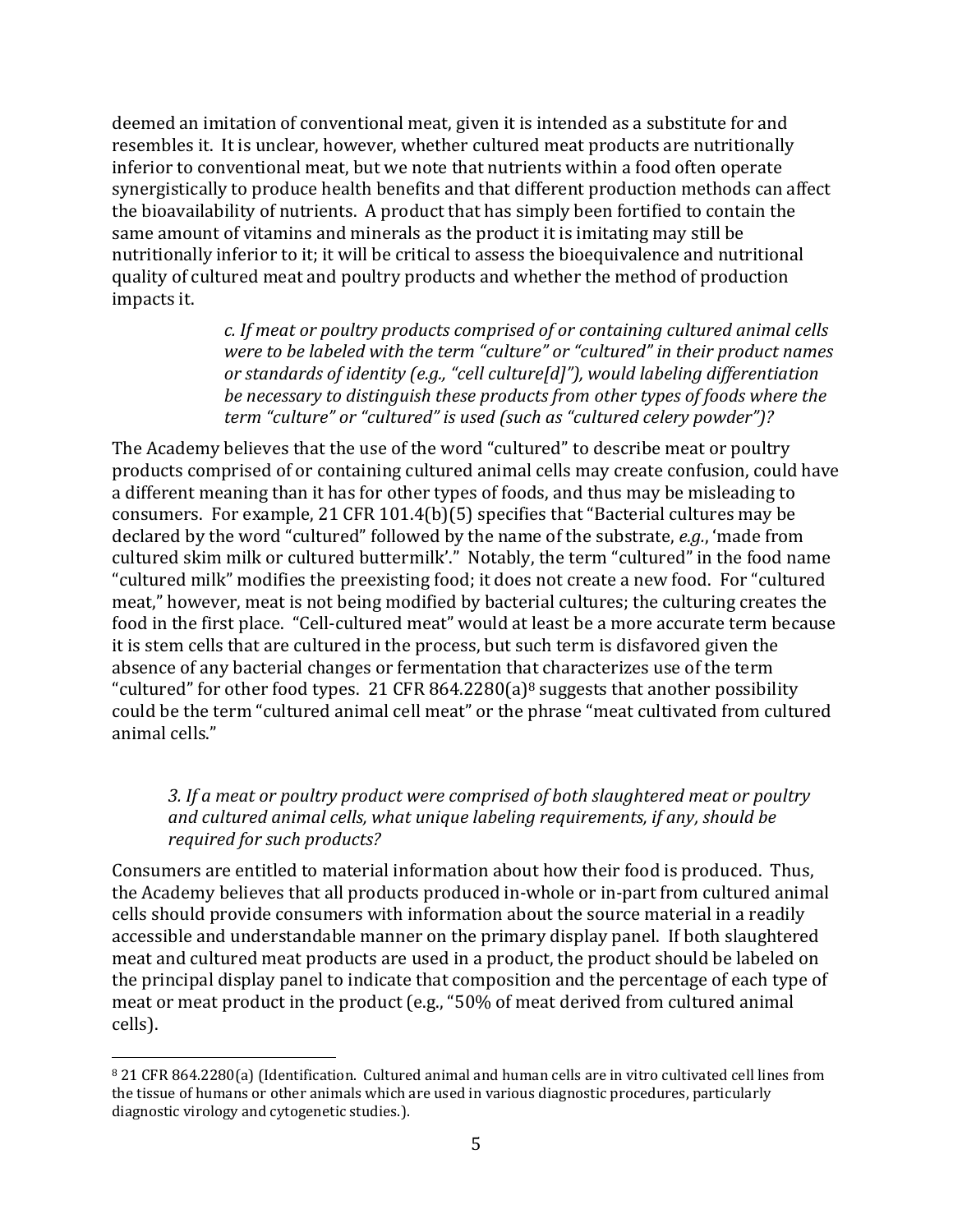*4. What term(s), if used in the product name of a food comprised of or containing cultured animal cells, would be potentially false or misleading to consumers? For each term, please provide your reasoning.*

A number of terms would be potentially false or misleading to consumers, including "cellbased meat," "cellular meat," "clean meat," "cultured meat," "slaughter-free meat," "cruelty free meat," and "sustainable meat." First and foremost, we reiterate that marketingfriendly terms designed to advance relative or comparative merits are not appropriate unless they provide clarity as to the actual process used. For example, "clean meat" is an inherently relative term that provides nothing from which consumers could readily infer any objective information or differentiate it from other meat products. In addition, we note that many commentators have questioned whether there is sufficient data available to assess the environmental impact of cultured meat and poultry products to even ascertain a comparison to other meat production methods. The term "sustainable meat" asserts facts not (yet) in evidence, but more importantly fails to provide information about the actual process that would putatively make it the more sustainable option. "Cell-based meat" provides some accurate information about the process, but because *all* meat is cell-based, it is misleading and fails to differentiate it from conventional meat.

*5. What term(s), if used in the product name of a food comprised of or containing cultured animal cells, would potentially have a negative impact on industry or consumers? For each term, please provide your reasoning.*

The Academy identifies "lab-grown meat," "laboratory-grown meat," "synthetic meat," and "artificial meat" as terms that would potentially have a negative impact on industry, to whom we defer regarding terms with a negative perception. We recognize industry's interest in selecting an appropriate and marketable term and would not support establishing a name that diminishes consumer demand.

*6. Should names for slaughtered meat and poultry products established by common usage (e.g., Pork Loin), statute, or regulation be included in the names or standards of identity of such products derived from cultured animal cells?*

The Academy anticipates that technology may develop such that cultured meat and poultry products will be produced that has the same characteristics as slaughtered meat and poultry products established by common usage, and to the extent that the organoleptic properties are the same, we would support the use of those names alongside the modifier used to denote the meat or poultry products were derived from cultured animal cells.

*9. What nutritional, organoleptic (e.g., appearance, odor, taste), biological, chemical, or other characteristics, material to consumers' purchasing and consumption decisions, vary between slaughtered meat or poultry products and those comprised of or containing cultured animal cells?*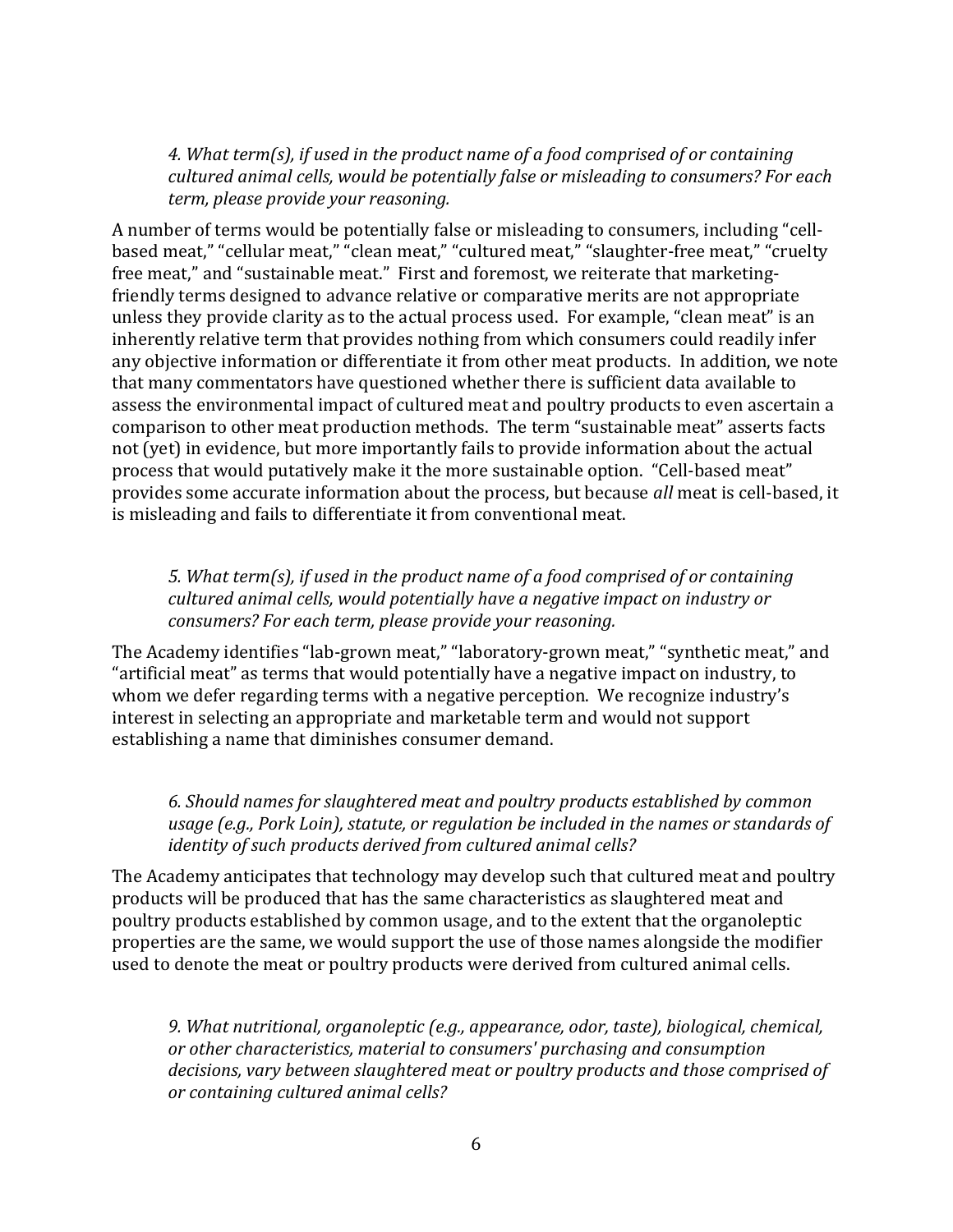There are many unknown properties of cultured meat and poultry, and we applaud industry's commitment to transparency as important to secure consumers' confidence and convey information material to their health and safety. For example, we seek clarification regarding the extent to which the cell culture nutrient medium, which provides the fuel for cell growth, other reagents or components of the meat analogue should be declared a food additive pursuant to 21 C.F.R. 170.3(e)(1)<sup>9</sup> and thus subject to extensive oversight before eligible for sale to consumers. Relatedly, it is unclear what the environmental and health impacts of the newly formulated nutrient medium materials are, whether they contain growth hormones or antibiotics, and if so, whether residue will be present in consumer food products. Many of our Dietetic Practice Groups emphasized the need for a better understanding of the long-term health effects of cultured meat and poultry products.

Moreover, because of understandable technological, cost, and other limitations, consumers have yet to have the opportunity to consume cultured meat that has the vascular structure and other characteristics of complex cuts of meats, such as steaks. Although we understand a 3-D-printed "steak" has been created, we believe it is premature to sufficiently assess organoleptic (e.g., appearance, odor, taste) characteristics and note the fact that the steak was printed confirms a substantial underlying difference between conventional and cultured meat products. Similarly, we lack the ability to assess the nutritional, biological, and chemical characteristics of products not yet ready for consumer sale. There is also little available information about the bioavailability of nutrients in, or the nutrient density of, cultured meat and poultry products

*10. Should any of the definitions for "meat", "meat byproduct", or "meat food product" found in [9 CFR 301.2](https://www.federalregister.gov/select-citation/2021/09/03/9-CFR-301.2) be amended to specifically include or exclude foods comprised of or containing cultured animal cells?*

As noted in Question 1, above, the Academy questions whether cultured meat would be considered "meat" under the existing regulatory definition in 9 C.F.R. 301.2.

*12. Should FSIS-regulated broths, bases, and reaction flavors produced from cultured animal cells be required to declare the source material in the product name, ingredient sub-listing, or elsewhere on the label?*

Consumers are entitled to material information about how their food is produced. Thus, the Academy believes that all products produced in-whole or in-part from cultured animal cells should provide consumers with information about the source material in a readily accessible and understandable manner on the primary display panel.

<sup>9</sup> 21 C.F.R. 170.3(e)(1) ("Food additives includes all substances not exempted by section 201(s) of the act, the intended use of which results or may reasonably be expected to result, directly or indirectly, either in their becoming a component of food or otherwise affecting the characteristics of food.").